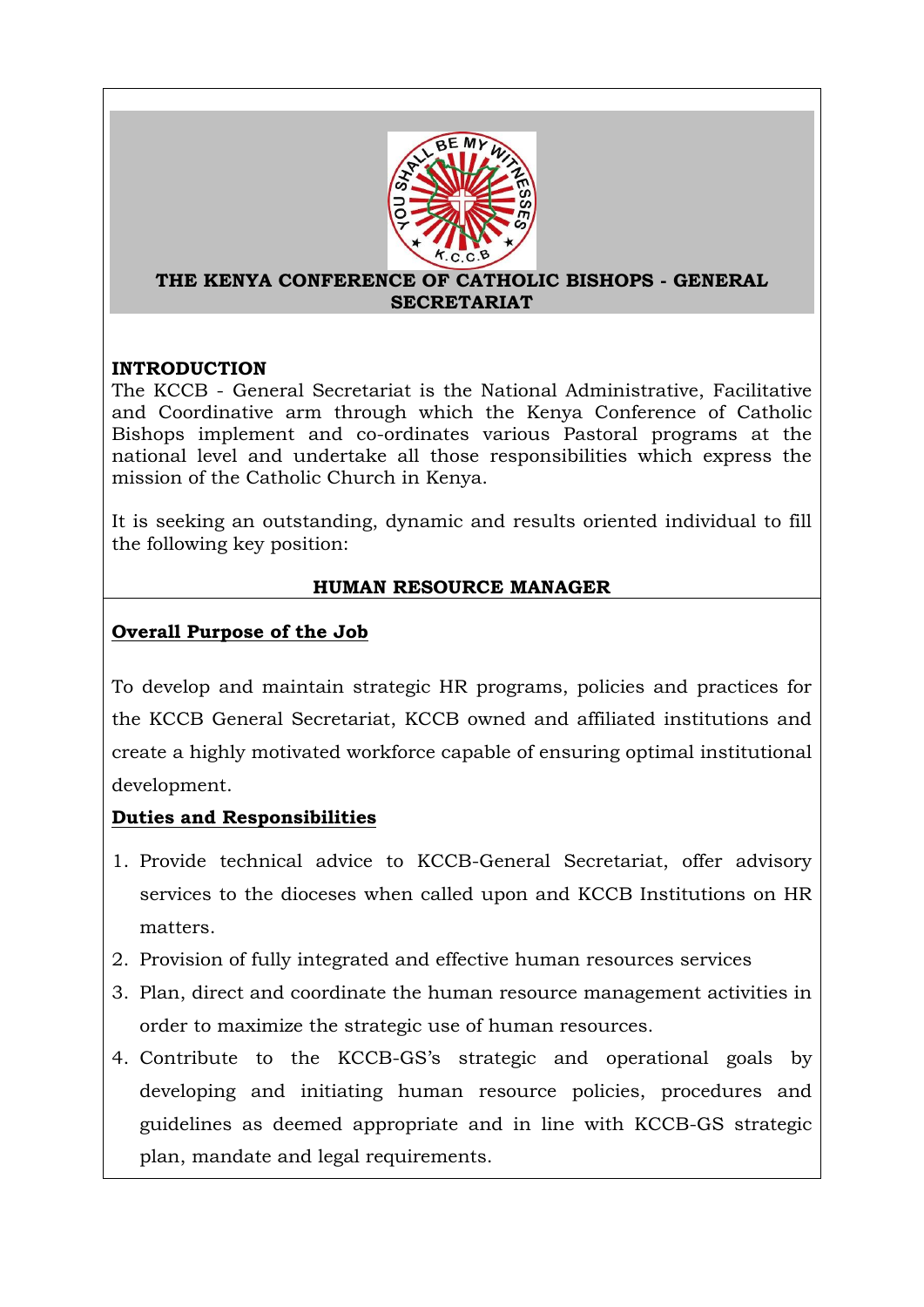- 5. Manage human resources operations by recruiting, selecting, orienting, training, coaching, counselling, and disciplining staff; planning, monitoring, appraising, and succession planning;
- 6. Ensure compliance with labour and local legal requirements by studying existing and new legislation; anticipating legislation; enforcing adherence to requirements; advising management on needed actions
- 7. Facilitate and monitor benefit packages such as compensation, health insurance, and Liaising with Insurer and Payroll about Workers Compensation Claims as required**.**
- 8. Supports management by providing human resource advice, counsel
- 9. Develops organization strategies by identifying and researching human resources issues; contributing information, analysis, and recommendations to organization strategic thinking and direction; establishing human resources objectives in line with organizational objectives and recommendations to Bishops on necessary changes.
- 10. Proven track record and ability to manage change and interpersonal conflict;
- 11. Be able to initiate and participate in organizational performance reviews and business process improvement programs as well as undertake special research aimed at improving organizational effectiveness;

### **MINIMUM QUALIFICATIONS, SKILLS & EXPERIENCE**

- 1. Master's degree in either Human Resource Management or its equivalent.
- 2. Bachelor's degree in Human Resource Management or Social Sciences
- 3. Post Graduate Diploma or National Diploma in Human Resource Management
- 4. Minimum of Eight (8) years post qualification relevant experience Three (3) of which should be at senior level in a large organization.
- 5. Membership to Institute of Human Resource Management
- 6. Being Certified Human Resource Professional Kenya (CHRP K) will be an added advantage
- 7. Fully conversant with labour Laws ad HR best practices and emerging trends.